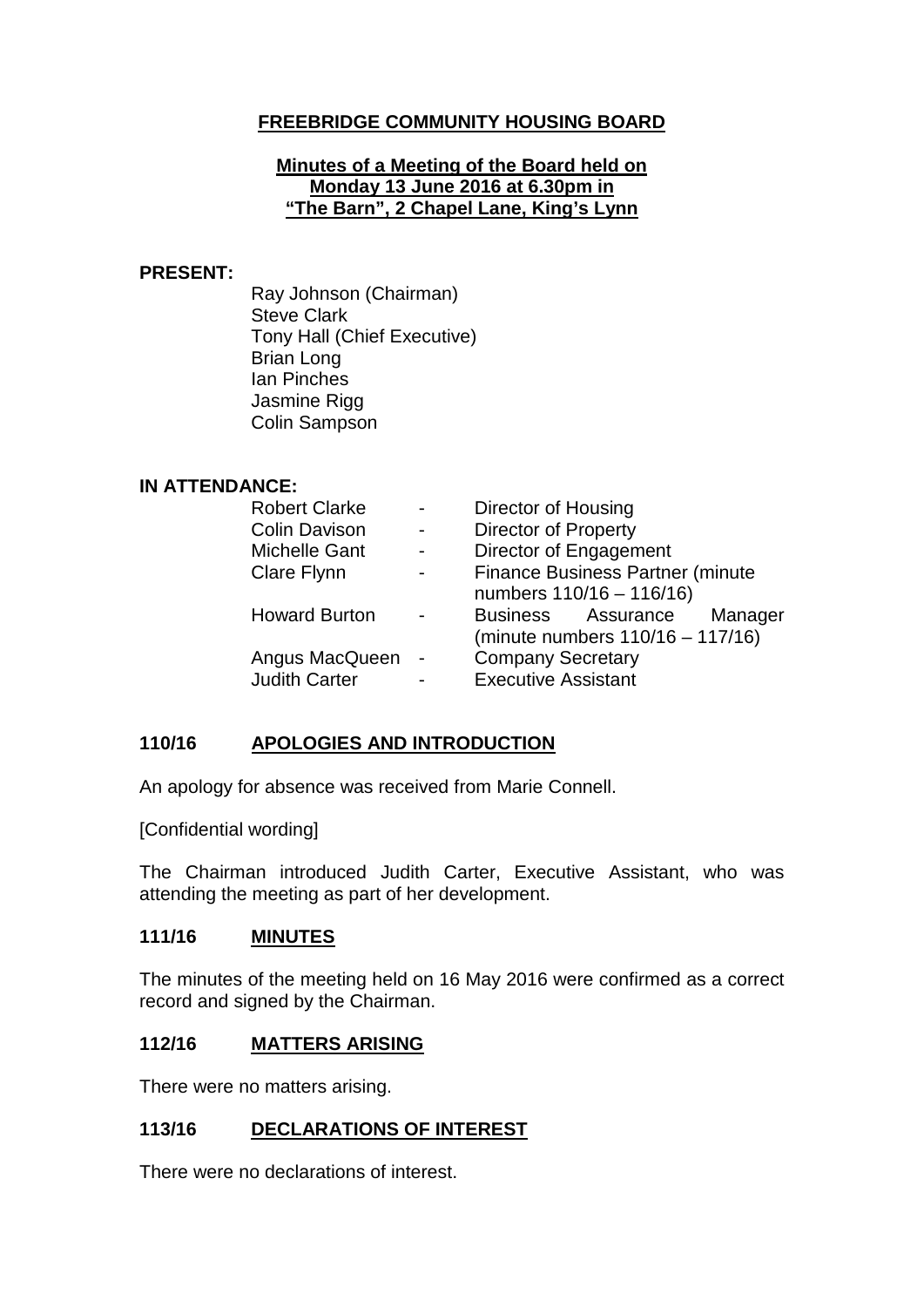# **114/16 CHAIRMAN'S UPDATE**

The Chairman said that he had attended his usual weekly meetings with the Chief Executive. In addition, he advised of the following:

- He had attended an update on the Housing and Planning Bill on 18 May, given by James Tickell of Campbell Tickell to the Chairmen and Chief Executives of the  $e<sup>2</sup>$  organisations.
- On 19 May, he had considered an appeal from an individual who had been designated as a "persistent complainant".
- On 24 May, he had sat on a recruitment panel for the West Norfolk Clinical Commissioning Group.
- On 25 May and 2 June, he had attended Governors' Council meetings at the Queen Elizabeth Hospital.
- On 7 June, he had attended a meeting to shortlist Board Member applications.

The Chairman also advised that he had received an anonymous letter in relation to a recent employee matter. As no contact details had been provided, he had not been able to respond to the letter, and he had taken no action in relation to its contents.

## **115/16 CHIEF EXECUTIVE'S UPDATE**

### **(a) Introduction**

A written update from the Chief Executive had been previously circulated and was noted by the Board.

The written update covered the following issues:

- Royal Bank of Scotland Visit
- Freebridge Community Awards 2016
- Department for Communities and Local Government Estate Regeneration Fund
- Recruitment for Director of Finance and Resources Update
- Board Member Recruitment
- Festival Too
- Home Ownership
- Plaxtole House
- Interim Chief Executive of the Homes and Communities Agency Visit to Freebridge
- Out and About in May

Discussion took place on some aspects of the update, as described below.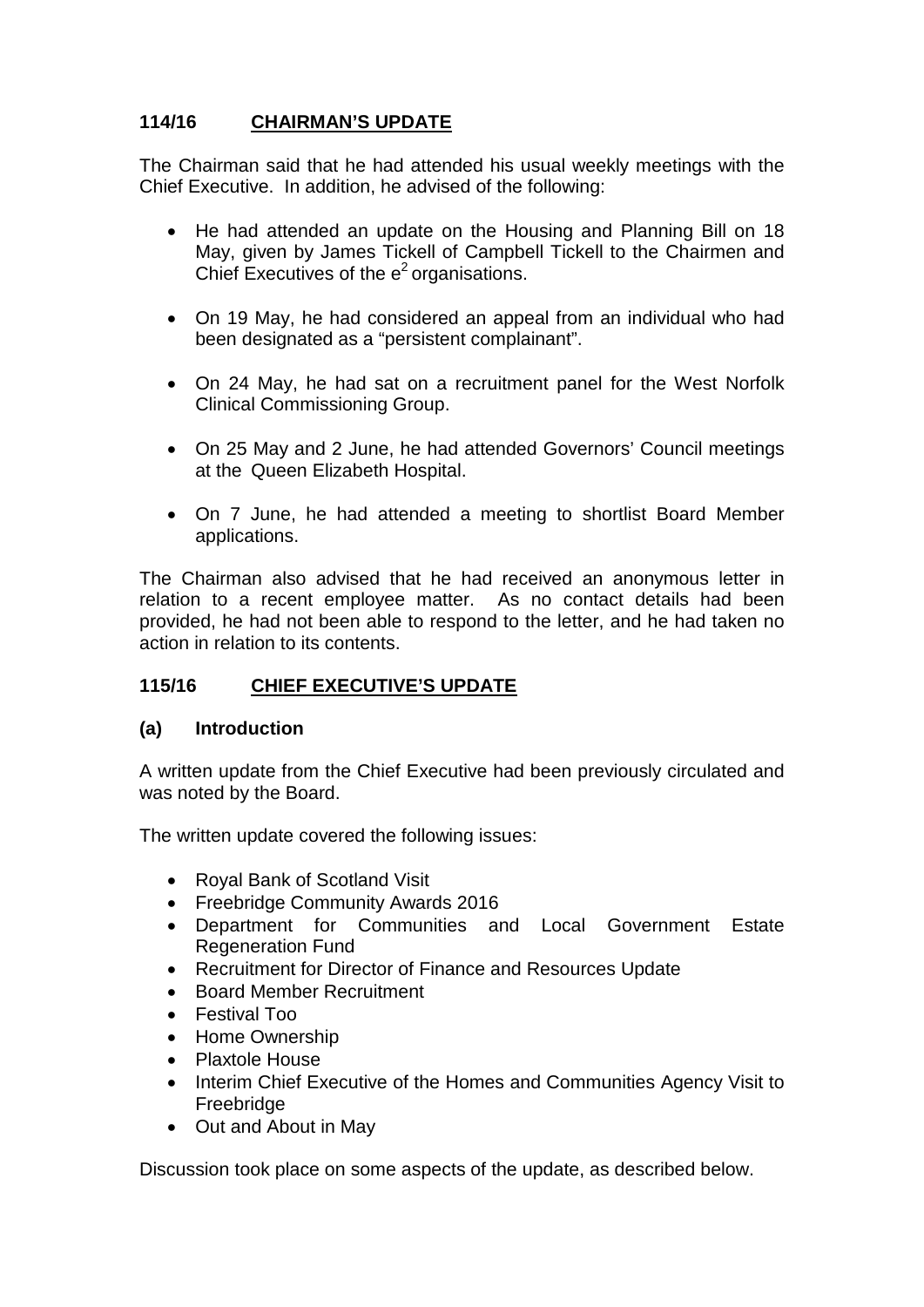# **(b) Royal Bank of Scotland Visit**

In answer to a question, the Chief Executive confirmed that the visit from senior representatives of the Royal Bank of Scotland had been very positive; a good relationship was being maintained with them.

## **(c) Department for Communities and Local Government Estate Regeneration Fund**

The Board was pleased to note that contact had been made with the Department for Communities and Local Government with a view to a bid being made to their Estate Regeneration Fund for funding towards the Hillington Square project. The Head of the Estate Regeneration Delivery Team, Anton Draper, would be visiting Hillington Square shortly. The Chief Executive said that Mr Draper had been so impressed with the project that he had put housing organisations in Rochdale and Toronto in touch with Freebridge, for advice on their own regeneration projects.

## **(d) Interim Chief Executive of the Homes and Communities Agency Visit to Freebridge**

The Chief Executive thanked Ian Pinches for arranging a visit from Mark Hodgkinson, Interim Chief Executive of the Homes and Communities Agency. The visit had been a useful opportunity to show Mr Hodgkinson the positive impact that Freebridge was having on the local area and, in particular, the investment it was making in Hillington Square.

# **116/16 FINANCIAL PLAN UPDATE 2016**

Confidential item

## **117/16 STRATEGIC REPORT INCLUDING VALUE FOR MONEY SELF-ASSESSMENT STATEMENT 2015/16**

The Business Assurance Manager presented a report which sought approval for the Strategic Report and Value for Money Self-Assessment Statement 2015/16 for inclusion in the statutory financial accounts for 2015/16.

The Business Assurance Manager highlighted that the document focused on three key areas: making the best use of assets, comparative costs, and achieving efficiencies.

The Board welcomed the clarity and robustness of the document, which were particularly important as the Regulator was increasingly focusing on value for money.

The Board was pleased to note that Freebridge had trained 96 of its own staff and 23 from partner organisations in energy efficiency. This was in line with Freebridge's vision of "Supporting a Better West Norfolk", and enabled staff to help tenants save money on their energy bills.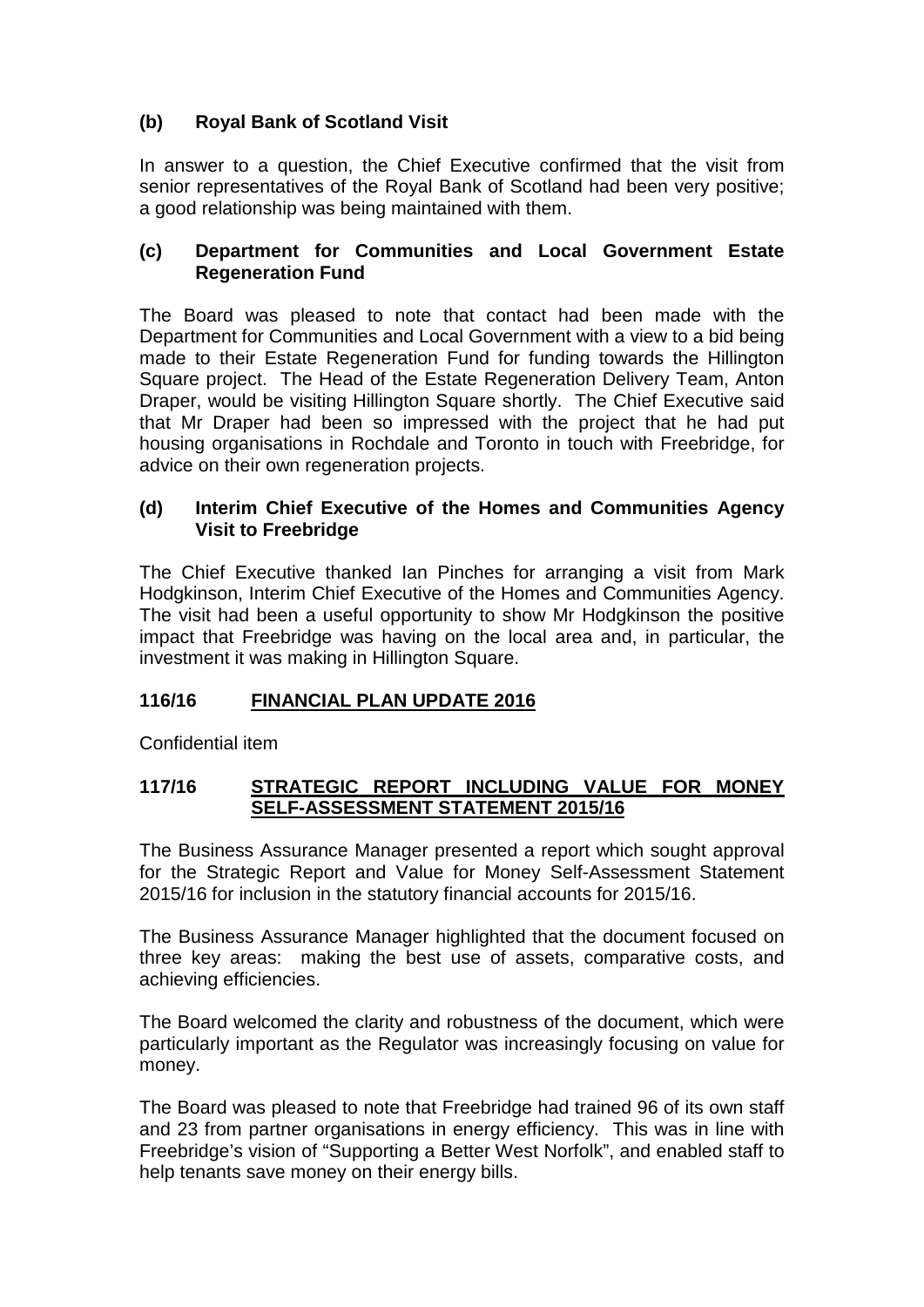The Board asked for the following amendments to be made to the document:

- Remove Havebury Housing Partnership from the list of  $e^2$  Consortium members.
- Add compliance with the funders' covenants to the list of key risks.

## **RESOLVED:**

1) That the following statement be agreed:

"The Board has reviewed the Value for Money self-assessment statement and it is satisfied that there is sufficient evidence to:

- enable stakeholders to understand the return on assets measured against the organisation's objectives;
- set out the absolute and comparative costs of delivering specific services; and
- demonstrate how value for money gains have been or will be made, and how these have and will be realised over time.

The Board considers that there are no significant deficiencies, omissions or errors and that its inclusion in the financial statements fulfils the VfM standard requirements of the Homes and Communities Agency's 'Value for Money Standard' April 2012."

2) That the draft Strategic Report and Value for Money statement be approved for inclusion in Freebridge's statutory financial accounts 2015/16, subject to the amendments listed above.

### **118/16 REVIEW OF THE HUMAN RESOURCES MANAGEMENT POLICY**

The Director of Engagement presented a report which reviewed the Human Resources Management Policy.

The Director of Engagement said that the review of the Policy had been particularly robust, having been informed by two documents: the Times Top 100 findings report and the Internal Audit Cultures and Behaviours report. Key themes of the revised Policy were empowerment and accountability.

As requested by the Board at the last meeting (minute number 102/16 refers), the Director of Engagement gave some background to the recent increases in staff turnover and staff sickness absence. She advised that the increase in staff turnover was partly the result of dismissals; this demonstrated that Freebridge was taking firm action when this was required. Voluntary turnover was usually for positive reasons, such as career moves. There had been a slight increase in staff sickness absence when Freebridge had decided to start paying for the first three days of absence; this was part of the organisation's commitment to well-being. Freebridge was taking action to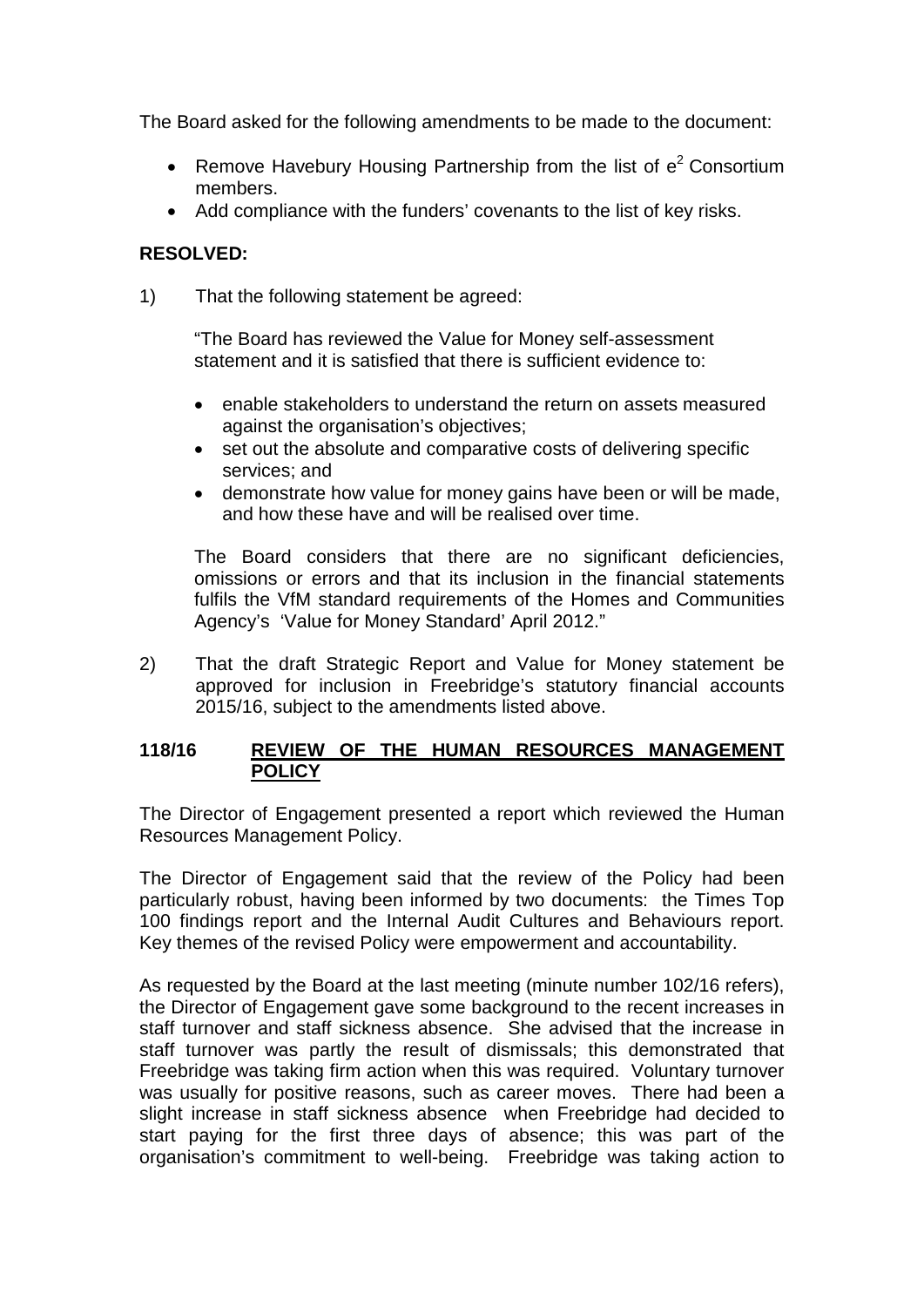address or avoid long-term sickness absence, for instance paying for physiotherapy or counselling sessions for employees.

The Board welcomed the approach to employee well-being, in particular the provision of counselling sessions. In response to a question, the Director of Engagement stated that, when counselling was required by employees, it was not necessarily for work-related issues.

In answer to questions, officers made the following points:

- The Times Top 100 report and the Cultures and Behaviours report had indicated that there was a perception of unfairness among some Freebridge employees, both in relation to pay anomalies and to consistency of management style. These were both being addressed.
- The Human Resources team would be looking to embed learning within<br>the organisation. A menu of opportunities for learning and A menu of opportunities for learning and development would be produced. Employees would be empowered to take ownership of their own training, including pursuing training delivered in their preferred learning styles.
- As part of the quarterly monitoring of the progress of the Business Plan, the Board would receive updates on the implementation of the Human Resources Management Policy.

**RESOLVED:** That the revised Human Resources Management Policy be approved, as presented.

## **119/16 REVIEW OF THE DEALING WITH UNREASONABLY PERSISTENT COMPLAINANTS POLICY**

The Director of Engagement presented a report which reviewed the Dealing with Unreasonably Persistent Complainants Policy.

The Director of Engagement highlighted that the revised Policy had been extended to include abusive individuals. It had also provided clarity around procedure.

The Board observed that, when an individual was designated as a persistent complainant or an abusive individual, the Policy required a review of the decision after six months; this could result in the designation being lifted and the problems starting again. The Chief Executive responded that evidence and judgement would need to be used in each case. It was also noted that eviction could be pursued if a serious breach of tenancy agreement had occurred.

**RESOLVED:** That the revised Dealing with Unreasonably Persistent Complainants and Abusive Individuals Policy be approved, as presented.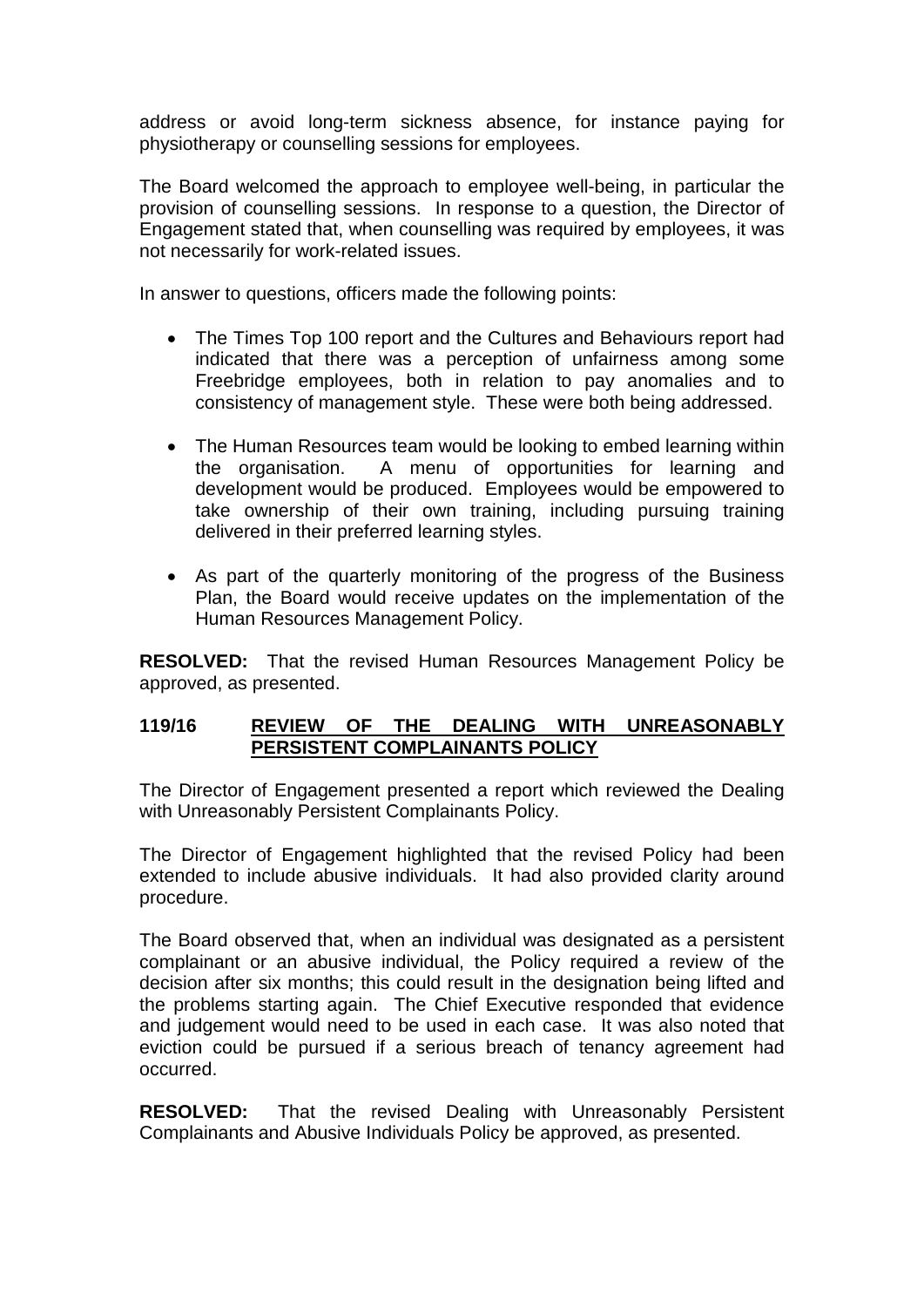# **120/16 REQUEST TO WRITE OFF DEBTS OVER £2,000**

Confidential item

## **121/16 PROVISION OF A GARAGE TENANCY TO AN EXISTING EMPLOYEE**

Confidential item

## **122/16 ANNUAL HEALTH AND SAFETY UPDATE**

The Director of Property presented a report which provided the annual health and safety update.

The Board was very pleased to note that Freebridge had received the RoSPA Gold Award, for excellence in health and safety practice, for the fifth year running.

In answer to questions, the Director of Property advised that Freebridge's fleet of vehicles was fitted with tracking devices, and so usage could be monitored. Installation of cameras into the vehicles was being considered, although the number of incidents where this might be required was minimal. Occasions where Freebridge operatives had been found to be using mobile telephones whilst driving had been dealt with appropriately.

In response to a question, the Director of Property explained that the higher level of accidents at the Providence Street Community Centre, as compared with the rest of the organisation, was as a result of the types of activities, such as sports, that were carried out at the Centre.

The Board noted the report.

### **123/16 FURTHER ANALYSIS OF THE HILLINGTON SQUARE EXPERIENCE**

The Director of Housing presented a report which highlighted the findings of a second resident survey carried out on the two developed phases of Hillington Square, to measure the impact of the development on residents and on the community as a whole.

The Director of Housing highlighted that residents in Phases 1 and 2 were more confident than before in reporting issues. There was more resident engagement and increased pride in the neighbourhood.

The Board asked that its thanks be passed on to the Head of Housing Services for a very interesting report.

The Board noted the report.